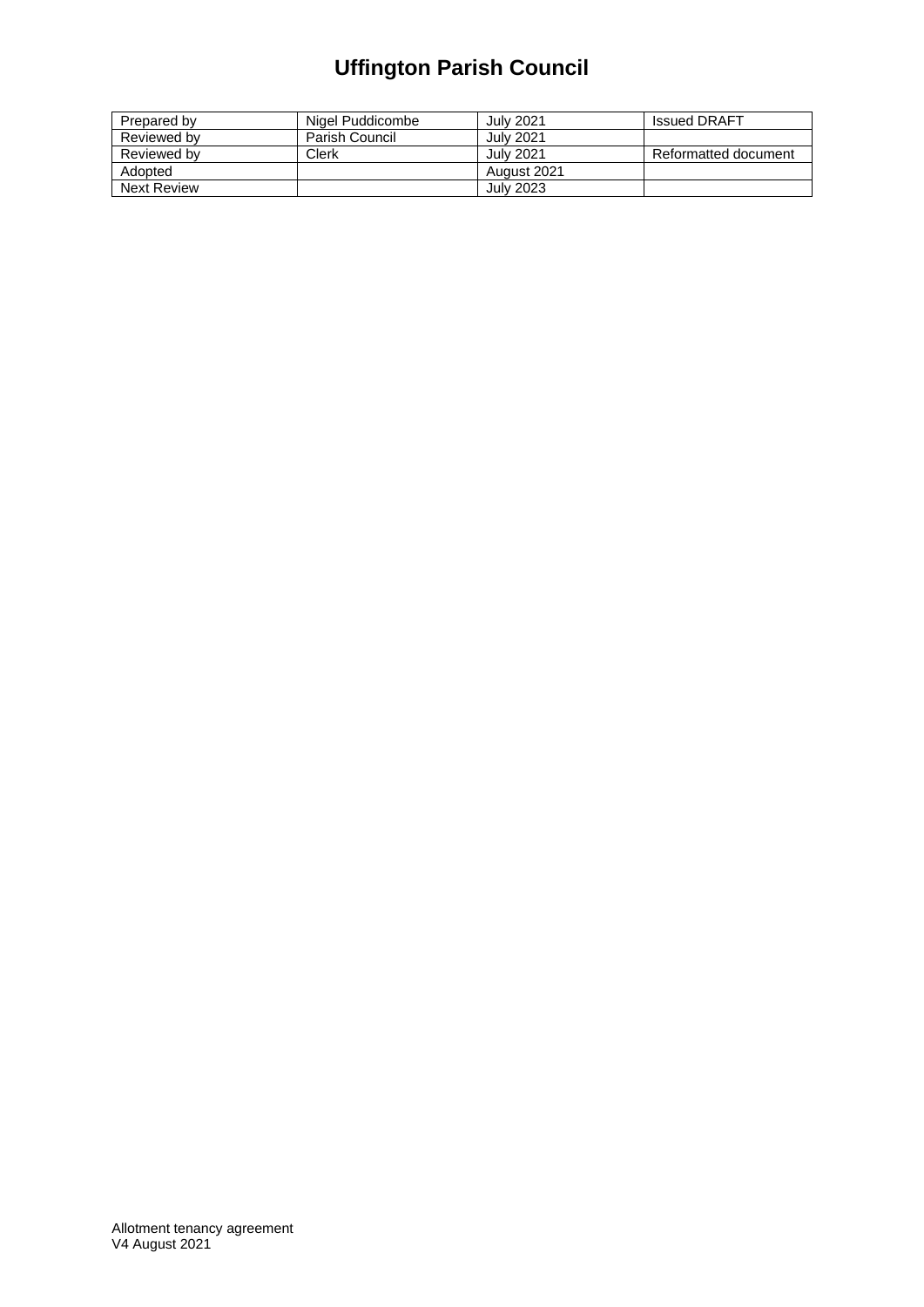## **Allotment Gardens Tenancy Agreement**

This Agreement made on **29th September \_\_\_\_\_\_\_\_\_\_\_\_\_\_\_\_\_\_\_** between The Parish Council of Uffington Oxfordshire ('the Council') and the Tenant, **\_\_\_\_\_\_\_\_\_\_\_\_\_\_\_\_\_** residing at **\_\_\_\_\_\_\_\_\_\_\_\_\_\_\_\_\_\_\_\_\_\_\_\_\_\_\_\_\_\_\_.**

#### **1. Terms of Agreement**

- 1.1 The Council shall let the Allotment Garden, plot **\_\_\_\_\_\_\_**("the Plot") to the Tenant from year to year on the basis of this agreement, the Notes below, the Plot Inspections Policy ("the Policy") and the Code of Conduct ("the Code").
- 1.2 The Tenant shall pay an annual rent of £25 per plot (subject to annual review by the Council). Each payment to be made on demand on the 29th day of September each year, to the Clerk of the Council. No work may take place on the Plot until payment is made.
- 1.3 This tenancy may be terminated by either party to this agreement serving on the other a written 28 day Notice to Quit. If the Council serves Notice to Quit, it should only do so having followed the procedure set out in the Policy. No refunds for part-years will be given.
- 1.4 Tenants shall automatically become members of the Uffington Allotment Holders Association ("the Association"). The Association is a member of the National Allotments Society ("NSALG"). Membership of the NSALG includes £50,000 of public liability insurance cover. If the Tenant wishes to 'top up' this insurance with a higher indemnity level they are free to make their own arrangements, but please inform the Council if you do so. In order for the insurance cover to become effective your name and address will be shared with the NSALG, who will share this with their insurer. They will not share your details with anyone else or use them for any other purpose apart from the administration of the Allotment Gardens.
- 1.5 The Tenant will not be liable for any rates, taxes, dues or other assessments which may at any time be levied or charged upon the Plot or the Allotment Gardens.
- 1.6 The Tenant shall normally reside within the Parish of Uffington or its neighbouring parishes during the continuance of the tenancy. If there are plots available and no waiting list, a tenant may rent a second plot, under the same conditions as above. However, there will be no renewal rights on a second plot if that second plot is required as their first plot by a resident of Uffington on the waiting list at the time of renewal.
- 1.7 Additional guidance to Tenants is covered in Policy and in the Code, which should be read in conjunction with this Agreement. By signing this Agreement the Tenant confirms agreement to the Policy and the Code.

### **2. Tenant's Obligations**

- 2.1 During the tenancy the Tenant shall carry out the following obligations;
	- 2.1.1 The Plot shall be kept in a tidy, cultivated condition.

2.1.2 The Tenant shall use the Plot only and wholly for the cultivation and production of fruit, vegetables and flowers for domestic use, and not for sale.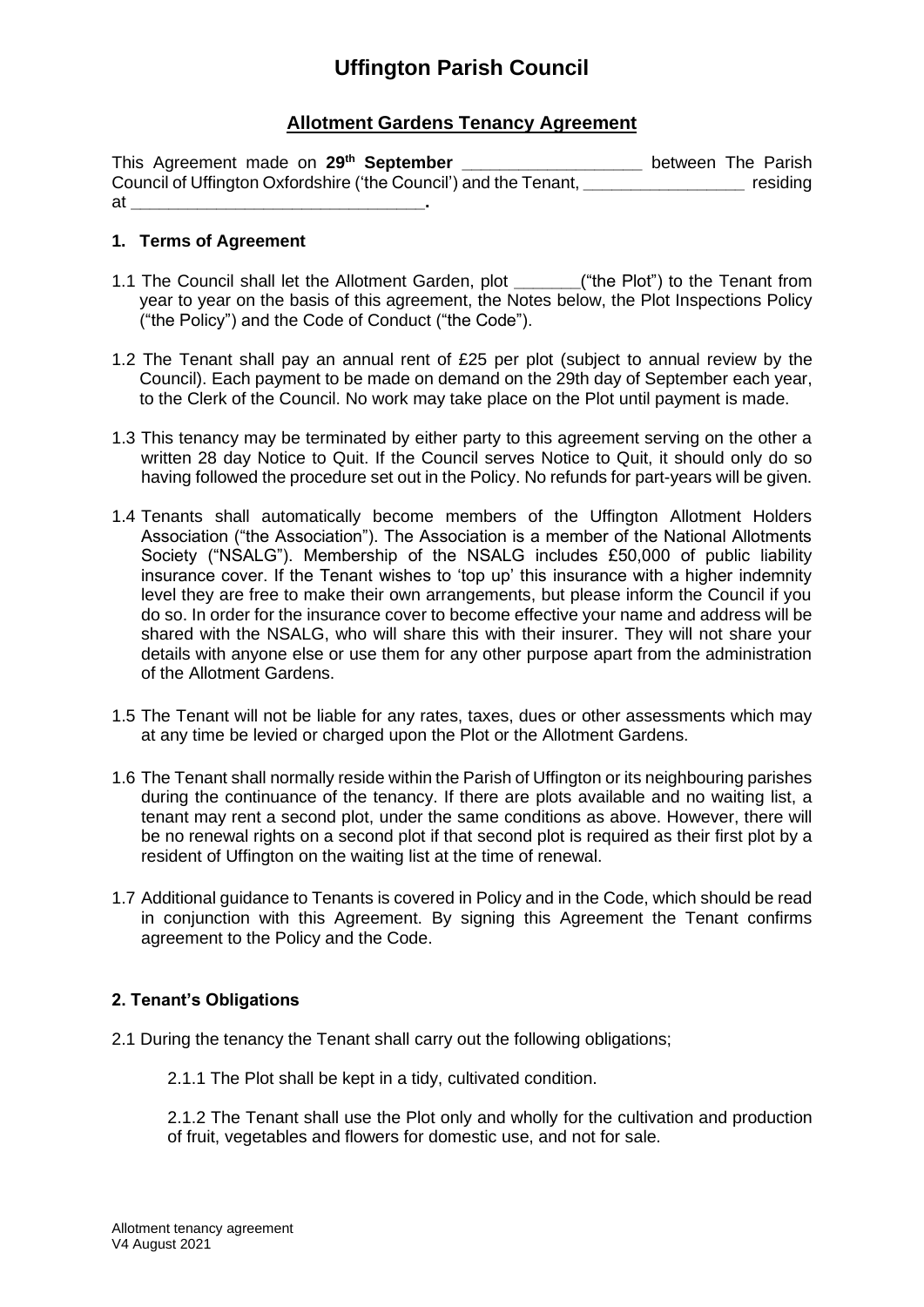2.1.3 No nuisance or annoyance shall be caused by the Tenant on the Plot or within the Allotment Gardens.

2.1.4 No livestock or poultry or animals of any kind shall be kept on the Plot or within the Allotment Gardens.

2.1.5 No dog shall be brought into or kept upon the Plot or within the Allotment Gardens.

2.1.6 No buildings, sheds, glasshouses, fences, animal enclosures, trees, fixed or paved pathways or masonry materials of any kind are allowed.

2.1.7 The Tenant shall not assign the tenancy or sub-let or part with possession of any part of the Plot.

2.1.8 The Tenant shall not obstruct any of the paths on the Allotment Gardens set out for the use of tenants.

2.1.9 The Tenant shall not cultivate, use or add to a plot in such a way as to discourage, deter or prevent any other person from wishing or being able to take over the tenancy of the Plot.

#### **3. Breach of the Agreement**

3.1 If the Tenant shall remain in breach of the Agreement for a period of 4 weeks or longer despite the service of a Notice to Remedy (see the Policy for further details), the Council reserves the right to clear or reduce vegetation and weeds on the Plot, including by covering or part covering the Plot, in order to prevent the spread of weeds, etc to other plots. The Council may also reclaim the Plot by service of a Notice to Quit on the expiry of which the tenancy shall come to an end. The Council will retain the right to claim damages or other cost incurred against a tenant (or former tenant) for or arising from any breach of the Agreement, the Code or the Policy and to recover any rent already due before such reclaim.

#### **4. Service of Notices**

4.1 Any notice required by the Agreement to be given to the Council shall be delivered to the Clerk of the Council or the Chair of the Council by email, and any notice to be given to the Tenant shall be posted or hand delivered to the Tenant's address at the head of this Agreement or sent by email to the email address provided by the Tenant to the Clerk to the Council. Any other communication concerning the cultivation and/or use of a plot may be made in person or by email to or by any of the officers of the Association, whose contact details are in Note 3.5 below.

#### **5. Other Matters**

5.1 Any others matters not specified in the Agreement will be resolved according to The Allotment Acts 1908-50.

#### **6. Notes**

6.1 Each plot is a nominal 100 square meters.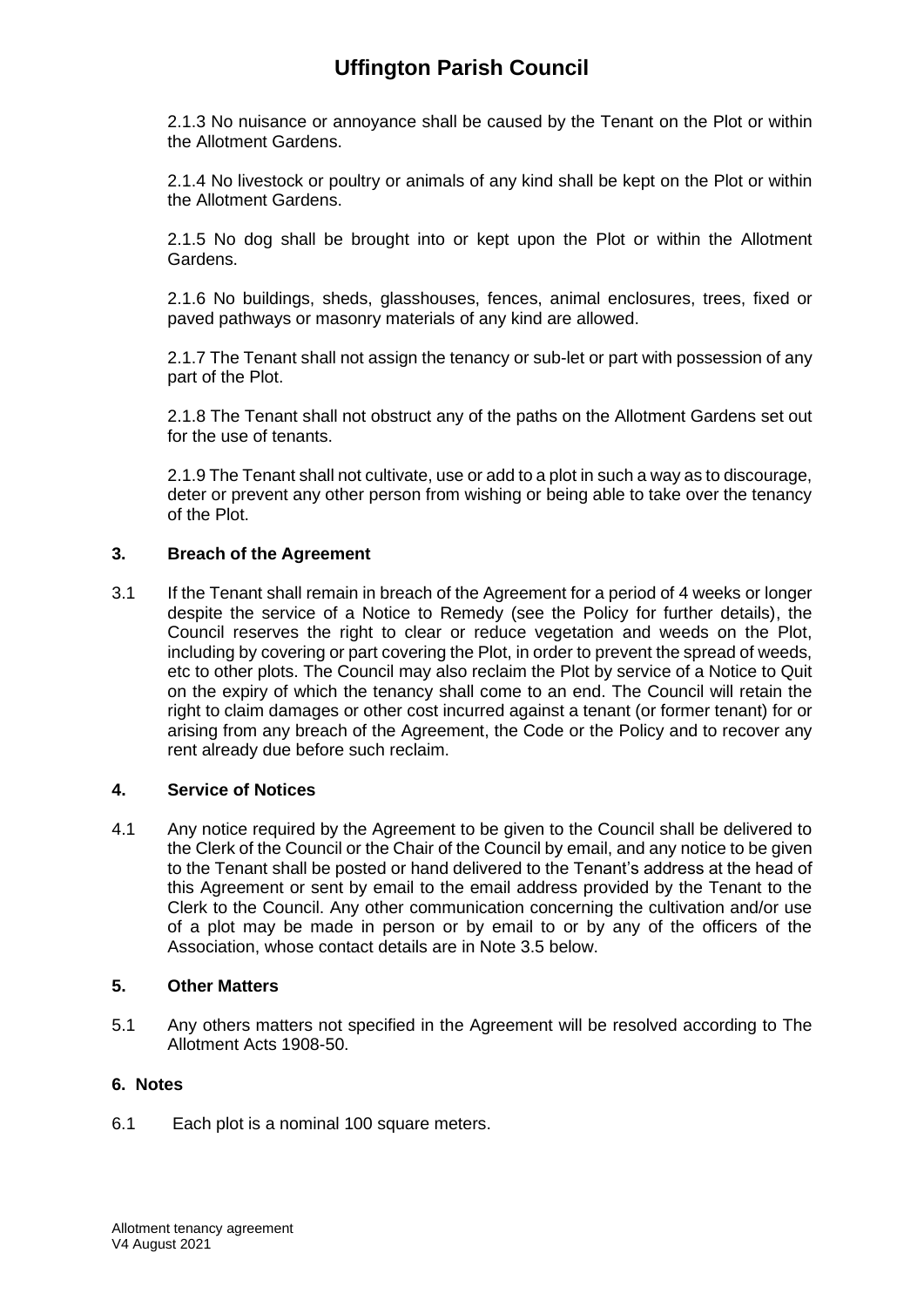- 6.2 A spare plot will be assigned on receipt of a request at the discretion of the Council by the date of request or, where the same, by drawing lots if the number of applicants exceeds the number of spare plots.
- 6.3 The tenancy will be allowed to continue year on year if required and if the Tenant has complied with the provisions of the Agreement, the annexed Policy and the Code. However, the Council will not demand nor accept an annual renewal of the tenancy if a plot is not in an acceptable state of tidiness and maintenance at the due date for renewal or where a Notice to Remedy has been served which has not been reasonably complied with in the opinion of the officers of the Association or a Notice to Quit has been served, which the Council has not agreed to withdraw or extend.
- 6.4 If there are more requests than vacant plots, a waiting list will be held for first refusal.
- 6.5 The officers of the UAHA for the current year are:
	- Chair: Barry Godsell [\(barry.godsell@btinternet.com\)](mailto:barry.godsell@btinternet.com)
	- Vice Chair and Council representative: Nigel Puddicombe ([nigel.puddicombe@uffington.net](mailto:nigel.puddicombe@uffington.net))
	- Secretary and Treasurer: Julia Evans (uffingtonpc.clerk@gmail.com)

Signed ………………………………………………….

For Uffington Parish Council

Signed …………………………………………………. **Tenant**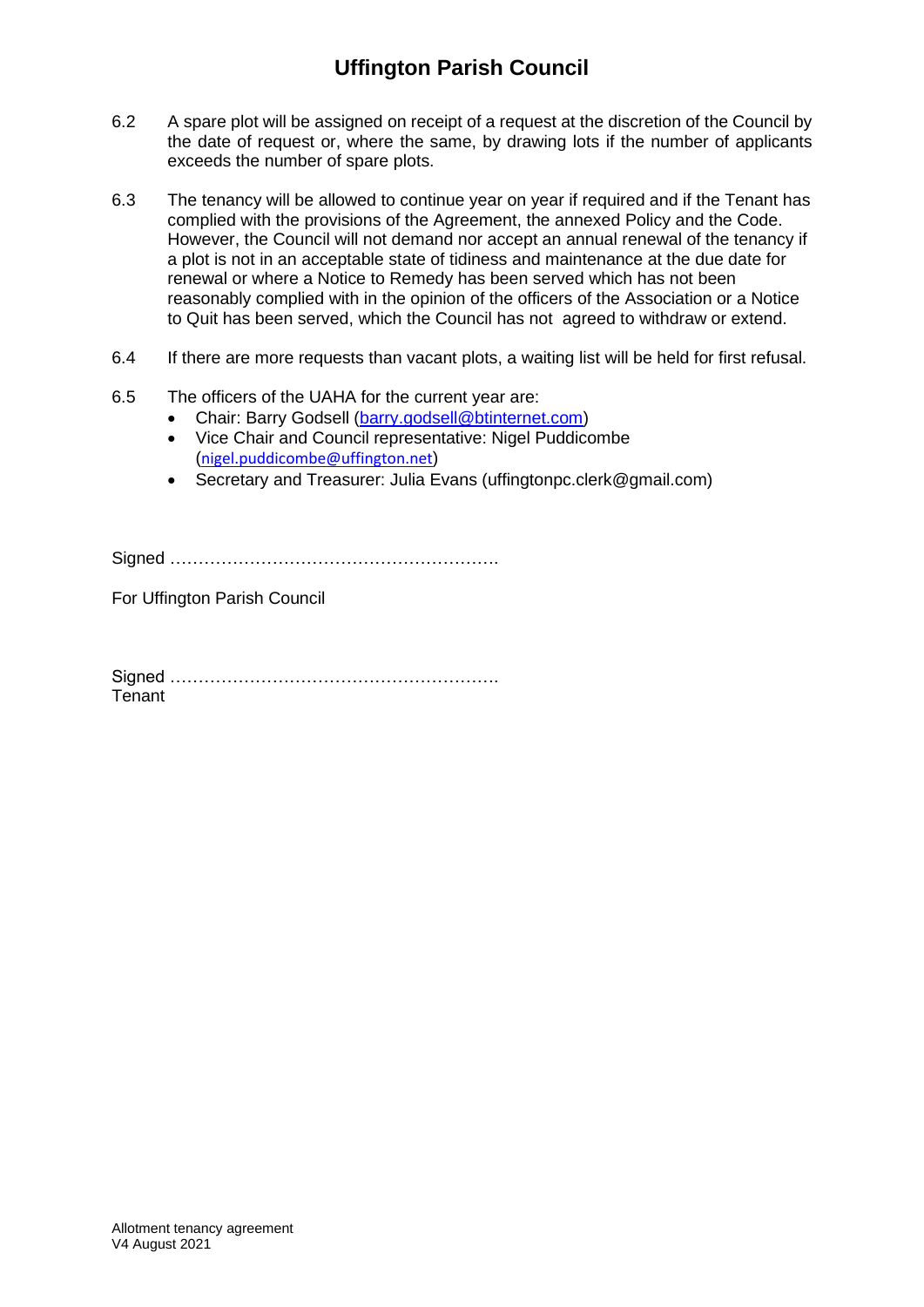### **Annex A**

### **The Policy**

#### **1 Introduction**

1.1 The Council expects all its tenants to fulfil their obligation by maintaining their plot(s) in good shape. The minimum standard required of our tenants is set out in the Agreement which all tenants sign on acceptance of a plot, accompanied by the Policy and the Code which help tenants to understand better what is required of them. This Policy assists the Council in maintaining the Allotment Gardens to the highest possible standards for the benefit of all allotment tenants and the village as a whole. The plot inspections process will not be rushed, as the intention is to provide guidance to tenants, where practical and when requested. The process is based around two general annual inspections that take place when plots should be under cultivation and specific additional inspections if in the opinion of the officers of the Association any plot is not maintained or cultivated, or a significant breach of the Agreement has occurred or is occurring.

#### **2 The plot inspection process**

#### **2.1 Timing of inspections**.

All plots are liable for inspection not less than in early May and in early August in accordance with Paragraph 3 of the Code.

#### **2.2 What happens when breaches of the Agreement are identified.**

When an inspection identifies a specific breach or breaches on a plot, one of two courses of action will follow:

2.2.1 For minor faults the Chair or Vice Chair of the Association will contact the tenant in person or via email to explain what action is required and by when

or

2.2.2 Where the problem is more serious the tenant will be sent by email a Notice to Remedy letter by the Clerk, which sets out what action is required and a date not more than 4 weeks hence by when this action must be completed. A follow-up inspection will be carried out by the Inspectors after that date to check that the tenant has completed (or at least substantially completed) the necessary action.

2.2.3 After the follow-up re-inspection the tenant will receive from the Clerk either:

- a) A Confirmation Letter that the plot is up to standard, or
- b) If the Tenant has requested one, a Letter confirming a suitable extension period (in the discretion of the Inspectors) to the Notice to Remedy period, allowing further time for the tenant to complete the necessary action to bring the plot up to standard, or
- c) A Notice to Quit, if in the opinion of the Inspectors no significant improvement is apparent, no extension of time has been requested nor an acceptable reason for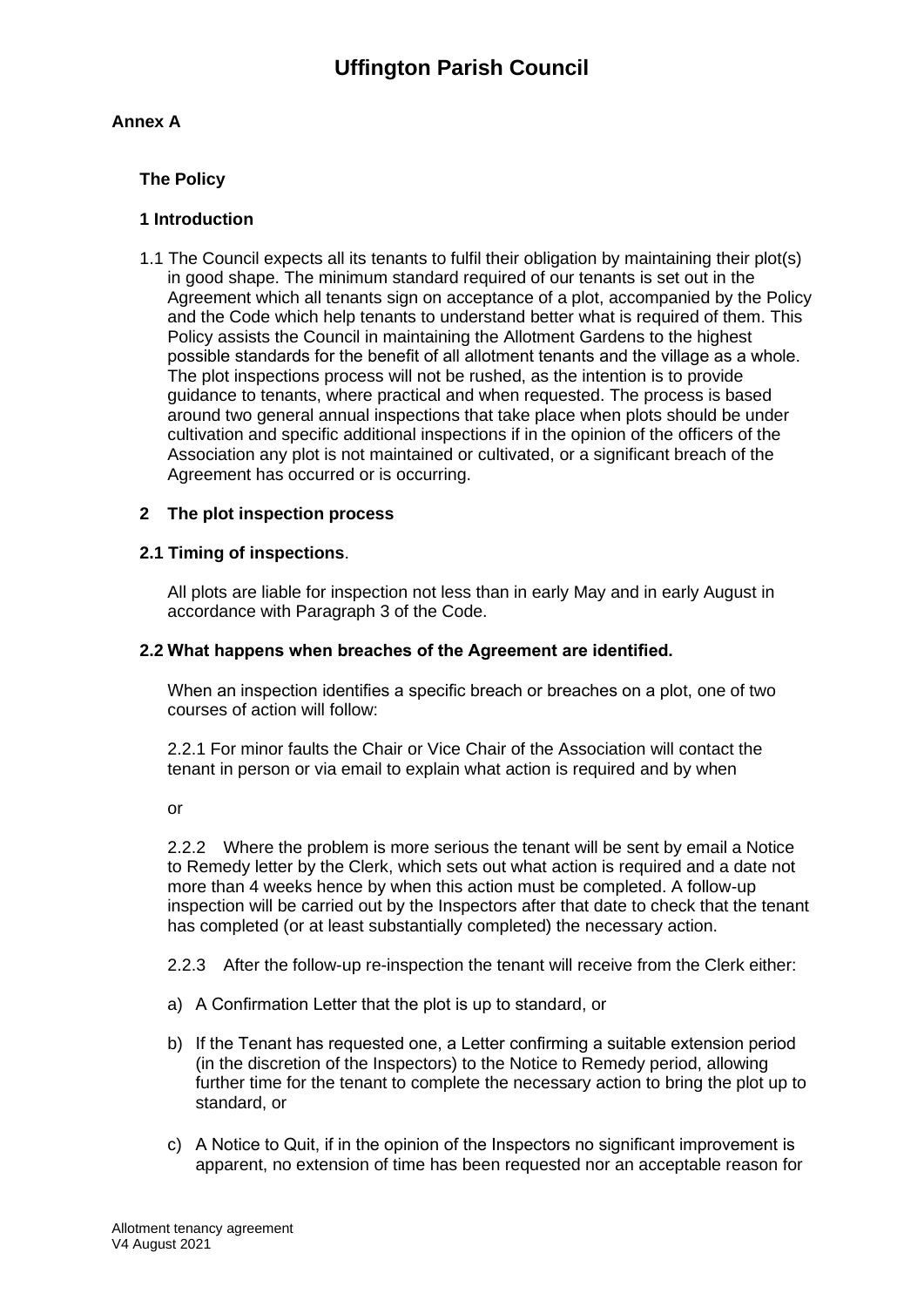default has been put forward by the Tenant to one of the officers of the Association.

2.2.4 In the interests of clarity and to promote fairness to both other tenants and to any applicant on the waiting list, a tenancy will not be renewed by the Council if:

- a) a plot is not in an acceptable state of tidiness and maintenance in the opinion of the officers of the Association at the due date for renewal or
- b) a Notice to Remedy letter has been served and not complied with or any agreed extension of time has not then expired and remedial work is incomplete or
- c) a Notice to Quit has been served.

#### **2.3 Putting things right.**

2.3.1 Tenants who receive a Notice to Remedy letter are given 4 weeks to address the problem(s) notified. In exceptional cases (e.g. illness, disability, working away from home), a tenant may request further time by contacting an officer of the Association in person or by email.

#### **2.4 Repeat offenders**.

2.4.1 Any tenant who receives three Notices to Remedy within a three-year period, regardless of the problems identified and their rectification, and then continues to fail to maintain their plot to the required standard will be issued with a Notice to Quit without further notice.

#### **2.5 Eviction**.

**2.5.1** Tenants who fail to act on a Notice to Remedy without an acceptable reason or agreeing an extension of time, will be issued with a Notice to Quit by the Clerk. This will be so particularly where it is clear that the tenant has made little or no effort to keep the plot in good order – preparation, cultivation and general maintenance of a plot being the main benchmarks. Eviction will be in accordance with the Agreement, the Policy and the Code. However, despite the service of a Notice to Quit, a tenant may still complete the required work and ask the Council to withdraw the notice to quit or ask the officers of the Association to consider any reasonable extension of time to enable the tenant to complete the required work.

#### **2.6 Recovery costs**.

2.6.1 In cases where a tenant either resigns or is served with Notice to Quit and the plot concerned is left in a state of severe neglect or contains items that are not conducive to ready use or cultivation by another tenant, the Council may levy a charge to clear the plot and remove any such items. The tenant (or former tenant) will be notified in writing of the amount to be charged.

#### **3 Appeals**.

3.1 Any tenant who feels that (s)he has been treated in an unfair manner during the plot inspection process or the ensuing steps may appeal by contacting the Chair of the Council by letter or email, who will then arrange for an independent arbitration to be carried out. This will include consideration of: